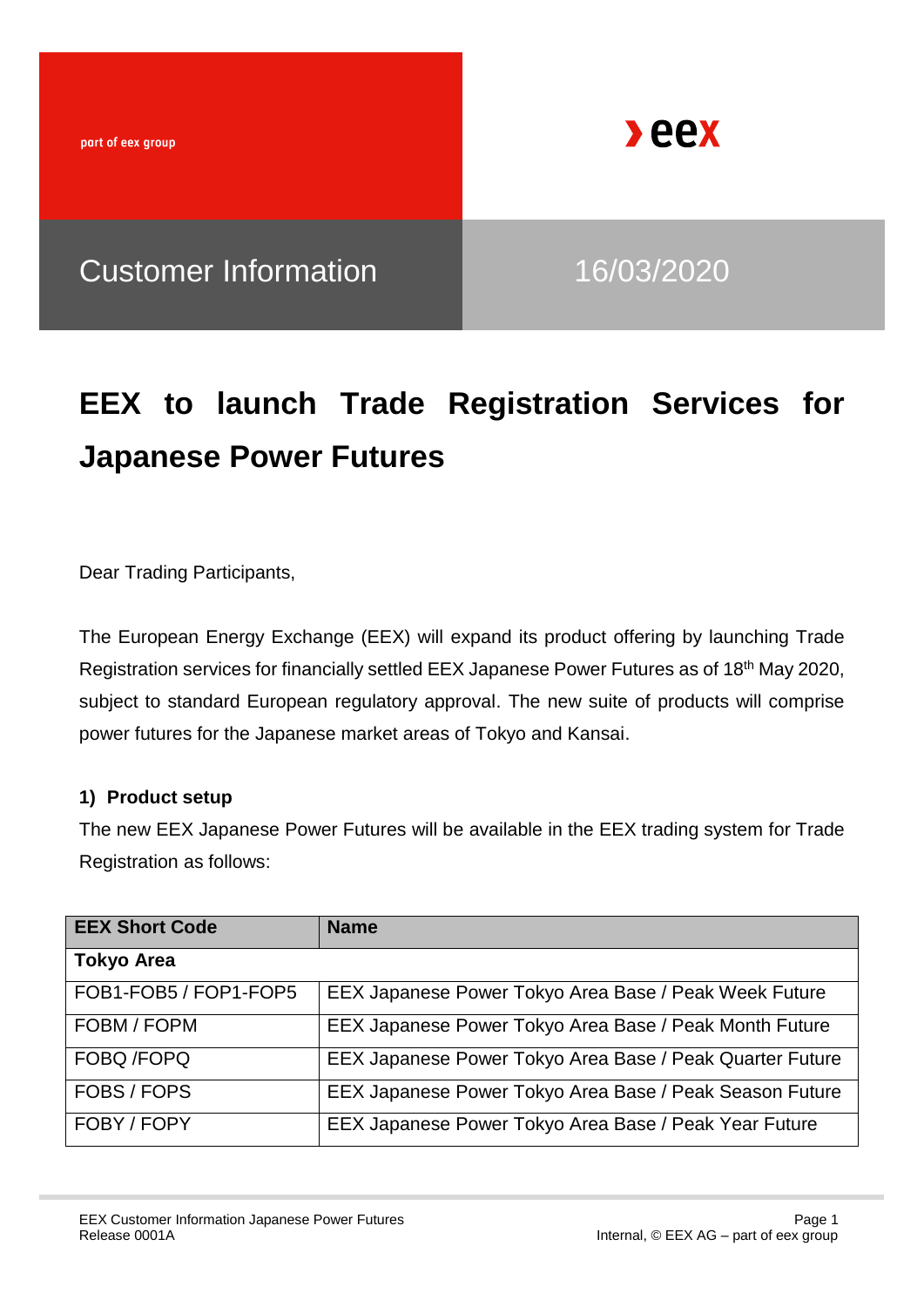| Kansai Area           |                                                           |
|-----------------------|-----------------------------------------------------------|
| FQB1-FQB5 / FQP1-FQP5 | EEX Japanese Power Kansai Area Base / Peak Week Future    |
| FQBM / FQPM           | EEX Japanese Power Kansai Area Base / Peak Month Future   |
| FQBQ / FQPQ           | EEX Japanese Power Kansai Area Base / Peak Quarter Future |
| FQBS / FQPS           | EEX Japanese Power Kansai Area Base / Peak Season Future  |
| FQBY / FQPY           | EEX Japanese Power Kansai Area Base / Peak Year Future    |

### **Pricing and minimum lot size**

According to established standards in the Japanese power market, the new products will be denominated in Japanese Yen per kilowatt-hour (**¥ / kWh)**. The minimum lot size is 1 MW.

### **Japanese Peak Definition**

A specific peak definition will apply for EEX Japanese Power Futures, whereas peak delivery days will generally be all days (Monday through Friday) during the delivery period, except for certain Japanese national or bank holidays, which will be excluded. Market participants are advised to pay attention to divergent contract volumes for the respective Japanese Peak products as specified in the Contract Details File, which can be found on the EEX website under: [https://www.eex.com/en/trading/contract-details.](https://www.eex.com/en/trading/contract-details)

Detailed Information on the products can be found in the EEX Contract Specification for Trade Registration [\(https://www.eex.com/en/trading/rules-and-regulations/regulated-market\)](https://www.eex.com/en/trading/rules-and-regulations/regulated-market) and in the EEX product code list [\(https://www.eex.com/en/products/product-codes\)](https://www.eex.com/en/products/product-codes).

### **2) Trading Days and Hours**

In line with other EEX products, the new EEX Japanese Power Futures will be tradable on all EEX Exchange Days as published on the EEX website. However, trade registration services for the new contracts are available from 9:00am to 7:00pm JST (1:00am to 11:00am CET or 2:00am to 12:00pm CEST). Trade registration during those trading hours can be performed in two ways: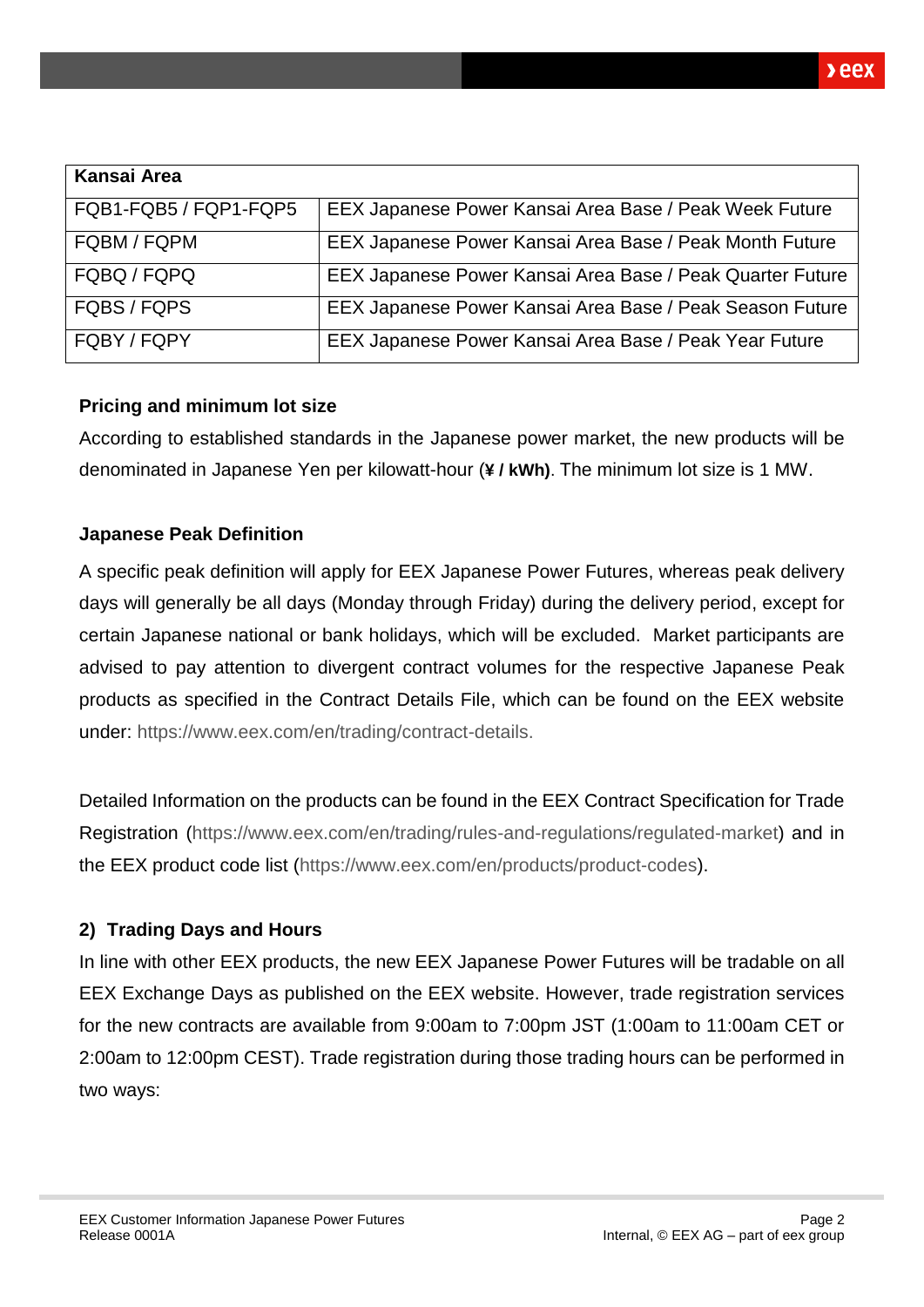### **1. During European night hours**

Between 1:00am and 8:00am CE(S)T transactions can be entered via a dedicated trade entry interface, the EEX Japan Power Portal, accessible for registered brokers. At 8:00am CE(S)T, transactions will be forwarded from the EEX Japan Power Portal to the EEX T7 trading system for processing according to standard processes in the EEX power derivatives markets.

## **2. During European business hours**

Between 8:00am CE(S)T and 11:00am CET (12:00pm CE(S)T) trades can be registered via all existing EEX trade registration channels in the usual manner. The EEX Japan Power Portal can still be used for registration of trades.

### **3) Fees**

The following EEX trade registration fees and ECC clearing fees will apply:

| <b>Products</b>                  | <b>EEX fees</b>                             | <b>ECC</b> fees | <b>Total fees</b> |  |
|----------------------------------|---------------------------------------------|-----------------|-------------------|--|
| EEX Japanese Power Tokyo Area    |                                             |                 |                   |  |
| <b>Futures</b>                   | $\angle 2.00$ per MWh $\angle 4.00$ per MWh |                 | $43.00$ per MWh   |  |
| (Week/Month/Quarter/Season/Year) |                                             |                 |                   |  |
| EEX Japanese Power Kansai Area   |                                             |                 |                   |  |
| <b>Futures</b>                   | $\angle 2.00$ per MWh $\angle 4.00$ per MWh |                 | $43.00$ per MWh   |  |
| (Week/Month/Quarter/Season/Year) |                                             |                 |                   |  |

There is no cash settlement fee upon contract expiration.

### **4) Membership/Product Assignment**

Access to the new products will be provided to all trading participants admitted at EEX, provided they have sent the respective product extension form(s) available on the EEX website [\(https://www.eex.com/en/access/admission-neu/admission-forms\)](https://www.eex.com/en/access/admission-neu/admission-forms).

Addtionally, trading participants should inform their respective Clearing Member about their intention to trade EEX Japanese Power Futures.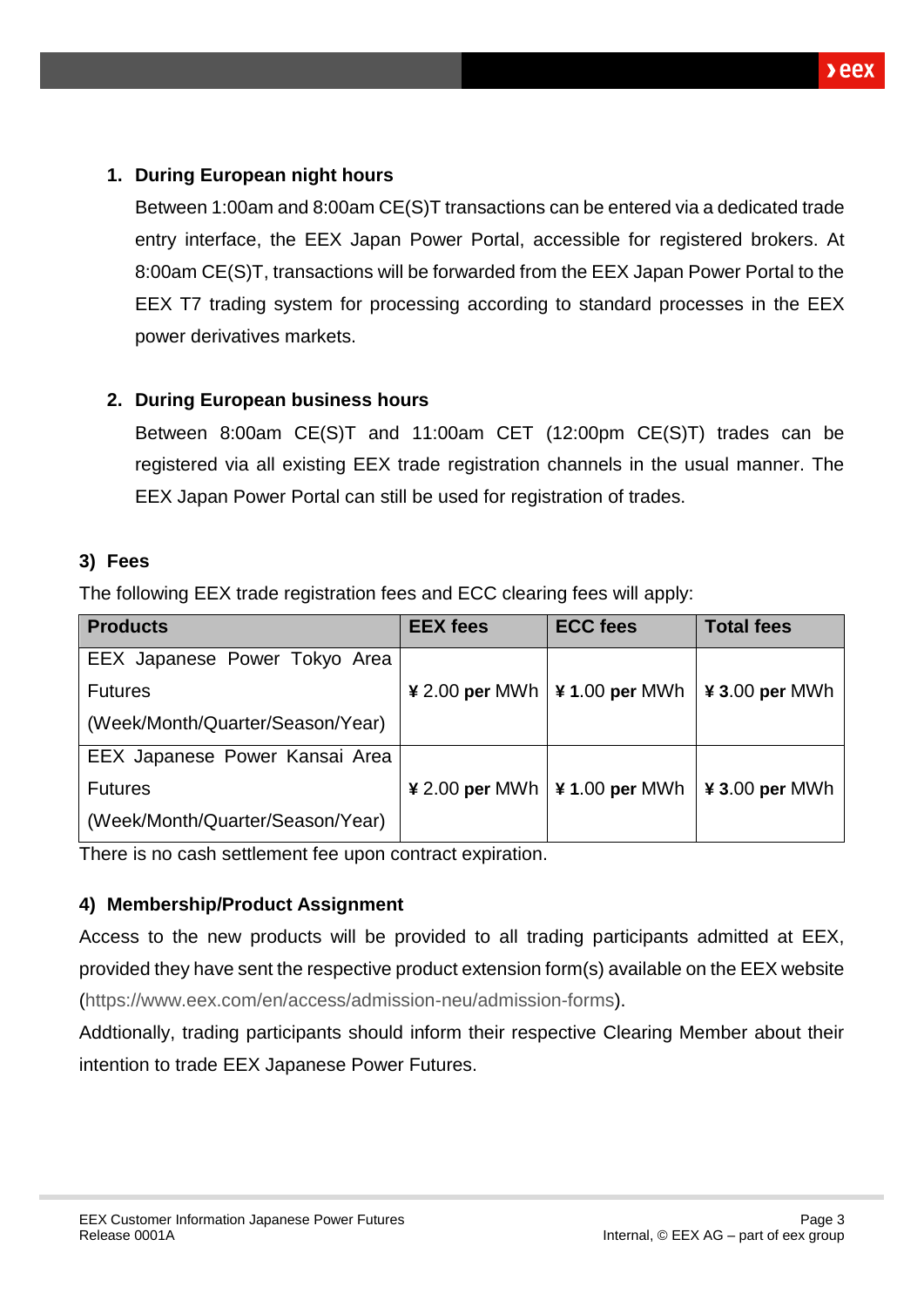### **5) Technical access**

Customers using Trayport® Joule® SaaS need to insert the new products in the workbooks. Exxeta Energy Trader® (EET) users can independently configure the new futures in their user interface. The registration of trades via the Trayport Clearing Link can be done without adjustments.

For the submission of transactions to be registered during European night hours, all interested brokers need to request access to the EEX Japan Power Portal. Detailed information on EEX Japan Power Portal (e.g. access, user setup, trade submissions, etc…) will be published via a dedicated customer information in due time.

Please do not hesitate to contact EEX Market Operations by phone +49 341 2156 222 if you have any further questions.

Yours sincerely, EEX Market Operations

T +49 341 2156-222 [trading@eex.com](mailto:trading@eex.com)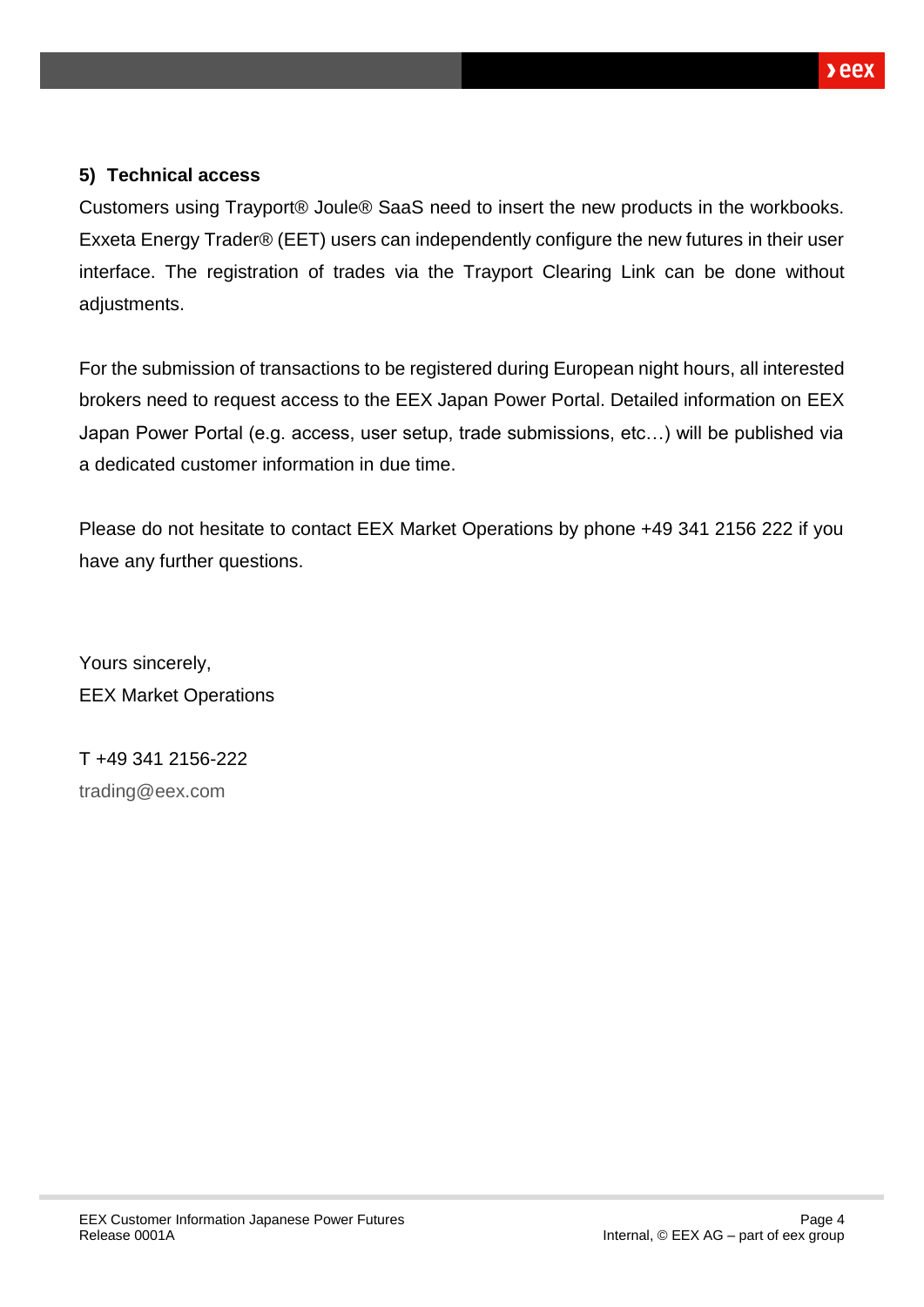part of eex group



Kundeninformation 16.03.2020

# **EEX startet Trade Registration Service für Japanese Power Futures**

Sehr geehrte Handelsteilnehmer,

die European Energy Exchange (EEX) erweitert am 18. Mai 2020, vorbehaltlich der Zustimmung der zuständigen europäischen Aufsichtsbehörden, ihr Produktangebot am Strom-Terminmarkt und führt Trade Registration Serivces für finanziell erfüllte japanische Stromfutures ein. Das neue Produktangebot umfasst Stromfutures für die japanischen Marktgebiete Tokyo und Kansai.

### **1) Produktsetup**

Die neuen EEX Japanese Power Futures werden wie folgt im Handelssystem der EEX für Trade Registration zur Verfügung stehen:

| <b>EEX Short Code</b> | <b>Name</b>                                              |
|-----------------------|----------------------------------------------------------|
| <b>Tokyo Area</b>     |                                                          |
| FOB1-FOB5/            | EEX Japanese Power Tokyo Area Base / Peak Week Future    |
| FOP1-FOP5             |                                                          |
| FOBM / FOPM           | EEX Japanese Power Tokyo Area Base / Peak Month Future   |
| FOBQ /FOPQ            | EEX Japanese Power Tokyo Area Base / Peak Quarter Future |
| FOBS / FOPS           | EEX Japanese Power Tokyo Area Base / Peak Season Future  |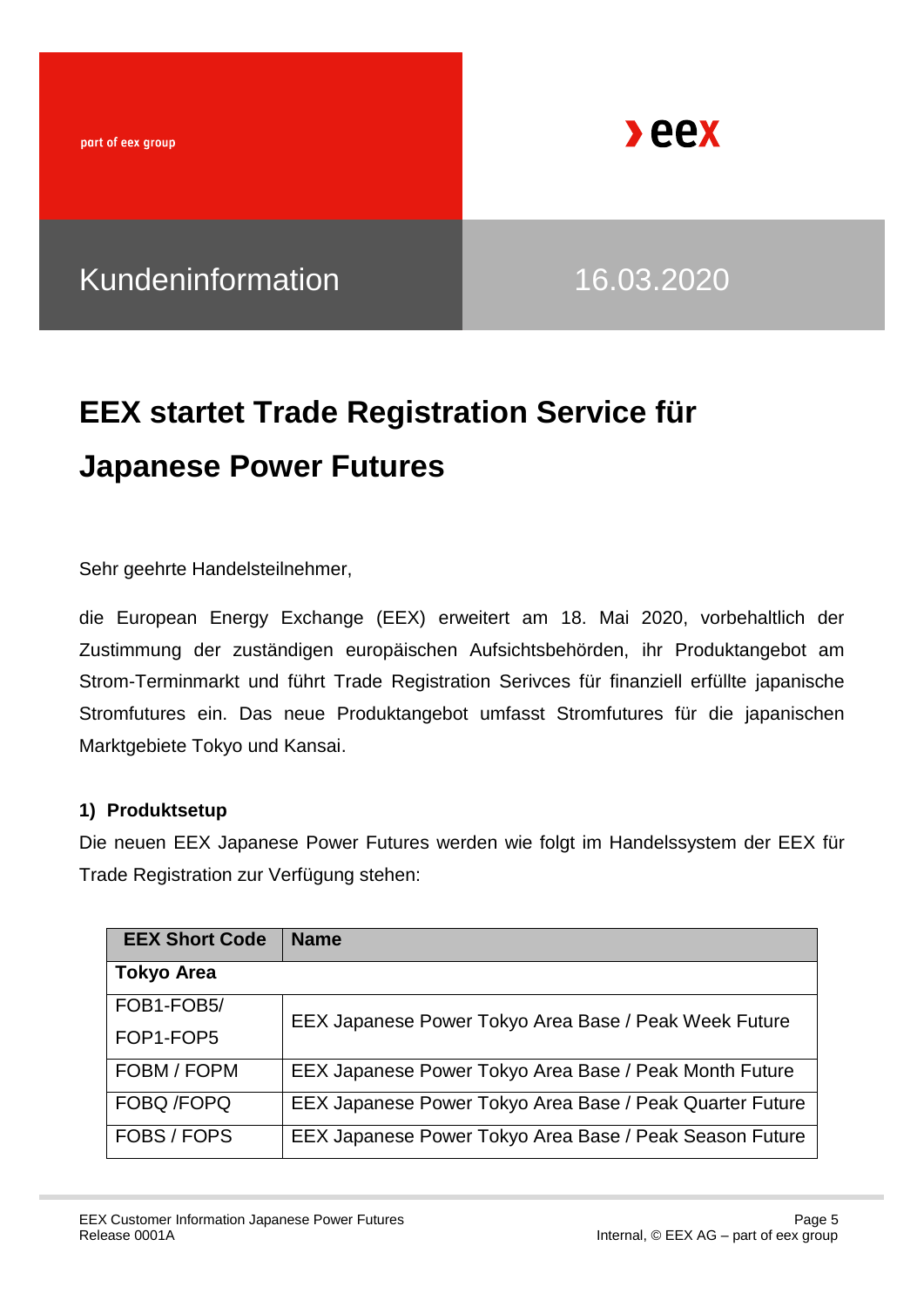| FOBY / FOPY        | EEX Japanese Power Tokyo Area Base / Peak Year Future     |
|--------------------|-----------------------------------------------------------|
| <b>Kansai Area</b> |                                                           |
| FQB1-FQB5/         | EEX Japanese Power Kansai Area Base / Peak Week Future    |
| FQP1-FQP5          |                                                           |
| FQBM / FQPM        | EEX Japanese Power Kansai Area Base / Peak Month Future   |
| FQBQ / FQPQ        | EEX Japanese Power Kansai Area Base / Peak Quarter Future |
| FQBS / FQPS        | EEX Japanese Power Kansai Area Base / Peak Season Future  |
| FQBY / FQPY        | EEX Japanese Power Kansai Area Base / Peak Year Future    |

### **Preisermittlung und Mindestabschlussgröße**

Gemäß den im japanischen Strommarkt etablierten Standards werden die neuen EEX Japanese Power Futures in japanischen Yen pro Kilowatt-Stunde (**¥ / kWh)** aufgesetzt. Die kleinste handelbare Einheit ist 1 MW.

### **Japanische Definition für Spitzenlast (Peak)**

Für die EEX Japanese Power Futures gilt eine spezifische Definition für Peak-Liefertage. Peak-Liefertage sind in der Regel alle Tage von Montag bis Freitag während der Lieferperiode, mit Ausnahme bestimmter japanischer National- oder Bankfeiertage.

Den Marktteilnehmern wird empfohlen, die abweichende Kontraktvolumina für die jeweiligen japanischen Peak-Produkte zu beachten, welche den Kontraktdetails auf der EEX-Website unter<https://www.eex.com/de/handel/kontraktdetails> entnommen werden können.

Detaillierte Informationen zu den Produkten finden Sie zudem in den EEX-Kontraktspezifikationen für für Trade Registration [\(https://www.eex.com/de/handel/verordnungen-und-regelwerke/regulierter-markt\)](https://www.eex.com/de/handel/verordnungen-und-regelwerke/regulierter-markt) und in der EEX-Produktcodeliste [\(https://www.eex.com/de/produkte/produktcodes\)](https://www.eex.com/de/produkte/produktcodes).

### **2) Handelstage und Handelszeiten**

Im Einklang mit anderen EEX-Produkten können die neuen Japanese Power Futures an allen regulären EEX-Handelstagen gehandelt werden. Der Trade Registration Service für die neuen Kontrakte ist hingegen von 9:00 bis 19:00 Uhr JST (1:00 bis 11:00 Uhr MEZ oder 2:00 bis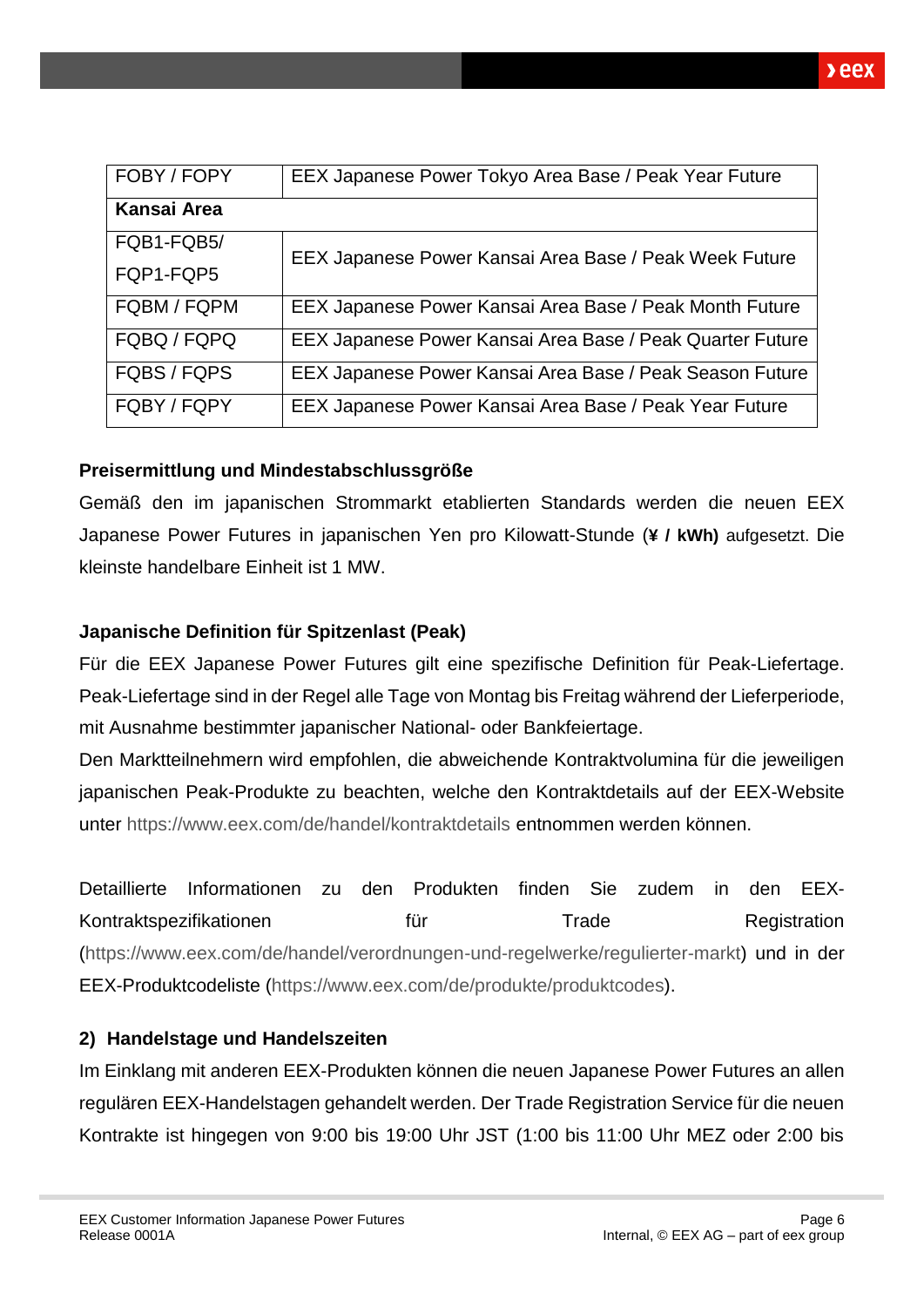**Deex** 

12:00 UHR MESZ) möglich. Die Registrierung von Geschäften während dieser Handelszeiten kann auf zwei Arten erfolgen:

### **1. Während der europäischen Nachtstunden**

Zwischen 1:00 und 8:00 Uhr ME(S)Z können Transaktionen von registrierten Brokern über das EEX Japan Power Portal eingegeben werden. Um 8:00 Uhr ME(S)Z werden die Transaktionen vom EEX Japan Power Portal an das EEX T7- Handelssystem zur Abwicklung nach den Standardprozessen der EEX-Stromterminmärkte weitergeleitet.

## **2. Während der europäischen Geschäftszeiten**

Zwischen 8:00 Uhr ME(S)Z und 11:00 Uhr MEZ (12:00 Uhr MESZ) können Geschäfte in der üblichen Weise über alle bestehenden EEX -Registrierungskanäle eingegeben werden. Das EEX Japan Power Portal kann ebenfalls weiterhin für die Geschäftsregistrierung genutzt werden.

## **3) Entgelte**

Für die neuen Produkte fallen folgende EEX Transaktions- und ECC Clearingentgelte an:

| <b>Produkte</b>                                        | <b>EEX Entgelte</b> | <b>ECC Entgelte</b>                                        | Gesamtbetrag |      |     |
|--------------------------------------------------------|---------------------|------------------------------------------------------------|--------------|------|-----|
| EEX Japanese Power Tokyo Area                          | $\yen$ 2.00 per MWh | $\textbf{\texttt{4}}$ 1.00 per MWh   $\textbf{\texttt{4}}$ |              | 3.00 | per |
| <b>Futures</b>                                         |                     |                                                            | <b>MWh</b>   |      |     |
| (Week/Month/Quarter/Season/Year)                       |                     |                                                            |              |      |     |
| EEX Japanese Power Kansai Area   $\angle$ 2.00 per MWh |                     | $\angle$ 1.00 per MWh $\angle$ ¥                           |              | 3.00 | per |
| <b>Futures</b>                                         |                     |                                                            | <b>MWh</b>   |      |     |
| (Week/Month/Quarter/Season/Year)                       |                     |                                                            |              |      |     |

Eine Barausgleichsgebühr bei Verfall der Kontrakte fällt nicht an.

## **4) Zulassung/Produktzuordnung**

Die neuen Produkte sind zugänglich für alle an der EEX zugelassenen Handelsteilnehmer, sofern sie das entspreche Formular zur Produkterweiterung, verfügbar auf der EEX Website [\(https://www.eex.com/de/zugang/zulassung-neu/zulassungsformulare\)](https://www.eex.com/de/zugang/zulassung-neu/zulassungsformulare), eingereicht haben.